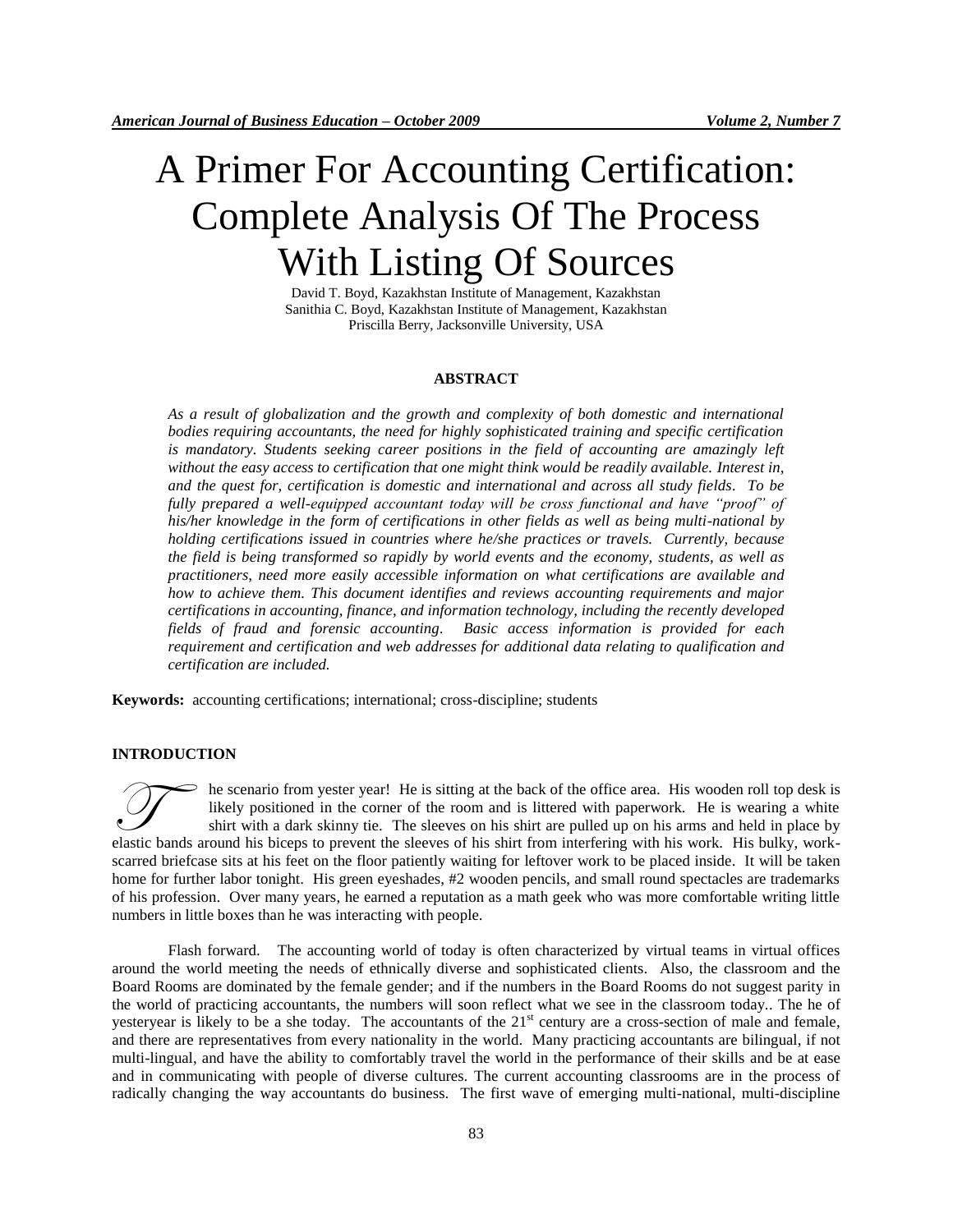accountants has "hit the street" and they have a clear advantage in the profession.

Gone are the green eyeshades and endless hours of entering little numbers in little boxes on little pieces of paper. Data entry is performed by specially trained technicians, leaving the accountant free to perform more specialized functions. The data is accessed by wireless laptop computers from anywhere in the world. Paraphrasing an old tobacco commercial, today's accountant can say with confidence, "We've come a long way, baby."

Today's well-trained, highly educated accountants still perform the traditional audit function of systematically gathering evidence regarding management's economic assertions about a company and communicating the results to interested users. But the accountant of the  $21<sup>st</sup>$  century also performs many other critical functions. Management, investors, and lenders no longer function at any level without the skills and expertise of a certified accountant. Among the wide range of functions performed by an accountant are assurance services (e.g. testing web sites for security and reliability), financial planning (e.g. advice on the wisest investment of money), technology (e.g. advising clients on the use of information technology and overseeing software applications, system design, and web site development), tax (e.g. advising clients on tax compliance and tax planning), and consulting (e.g. advising clients in how to improve their operation, acquisitions and mergers).

In short, today's accountant must be ready to perform not only his/her traditional accounting tasks but s/he must also stand ready to advise and make financial and technology related decisions. And if that isn't enough, the accountant is called upon to perform in an international setting.

Accountants once operated with tunnel vision and were very limited in the tasks performed, today's accountant has wide fields from which to choose, if s/he wishes. As with many other professions like legal and medical, accountants are now able to specialize and become certified in specific areas. Certification, no matter the area of expertise, requires a wide range of knowledge in order to pass the exam. In addition, most certifications require a certain level of achievement in education and work experience in the field of certification. Although certification is a rigorous process, there are specific benefits in certification for the individual, the clients, and the employers. Experience in the field and specialized certification strengthens the credibility of the certificate holder. In addition, certified accountants generally attract a substantially higher salary than non-certified accountants.

Accounting certifications are no longer, however, the final answer. The market place now requires multifunctioning and demonstration of expertise in other closely related disciplines. For the accountant who would be most marketable in this current business climate, this would include proficiencies in finance and in information technology at a minimum. The accountant offering advice in these areas should be able to demonstrate the necessary level of expertise. To substantiate this claim it is necessary to become certified in the cross-discipline field.

One final note should be of interest to the reader. As baby-boom accountants begin leaving the workforce or at least take a lesser role, the opportunities for new entrants into the profession increase. This shift, coupled with the late 1990's decrease of enrollment in accounting programs nationwide in response to the implementation of the 150 hour requirement, has left the profession with lower numbers of qualified candidates. More jobs and swift advancement could be the order of the day for the accountant who is prepared through certification and an education background to support specific disciplines and assignments requiring experience in diversity and international experience.

If there is one area in which accountants are uniformly uninformed, or misinformed, it would have to be certification. Questions about the requirements for education, work experience, residency, age, nationality, testing centers are not answered in one place or in one package. The lack of this information is not limited to the domestic United States. This research compilation will answer many of the questions and address common misunderstandings and provide access to sources for other information.

The paper identifies and briefly discusses certifications in the accounting, finance, and information technology fields. While no site or list could be consider definitive in the current context of world affairs or fluid economic environment, the list of certifications available in the areas indicated, including the international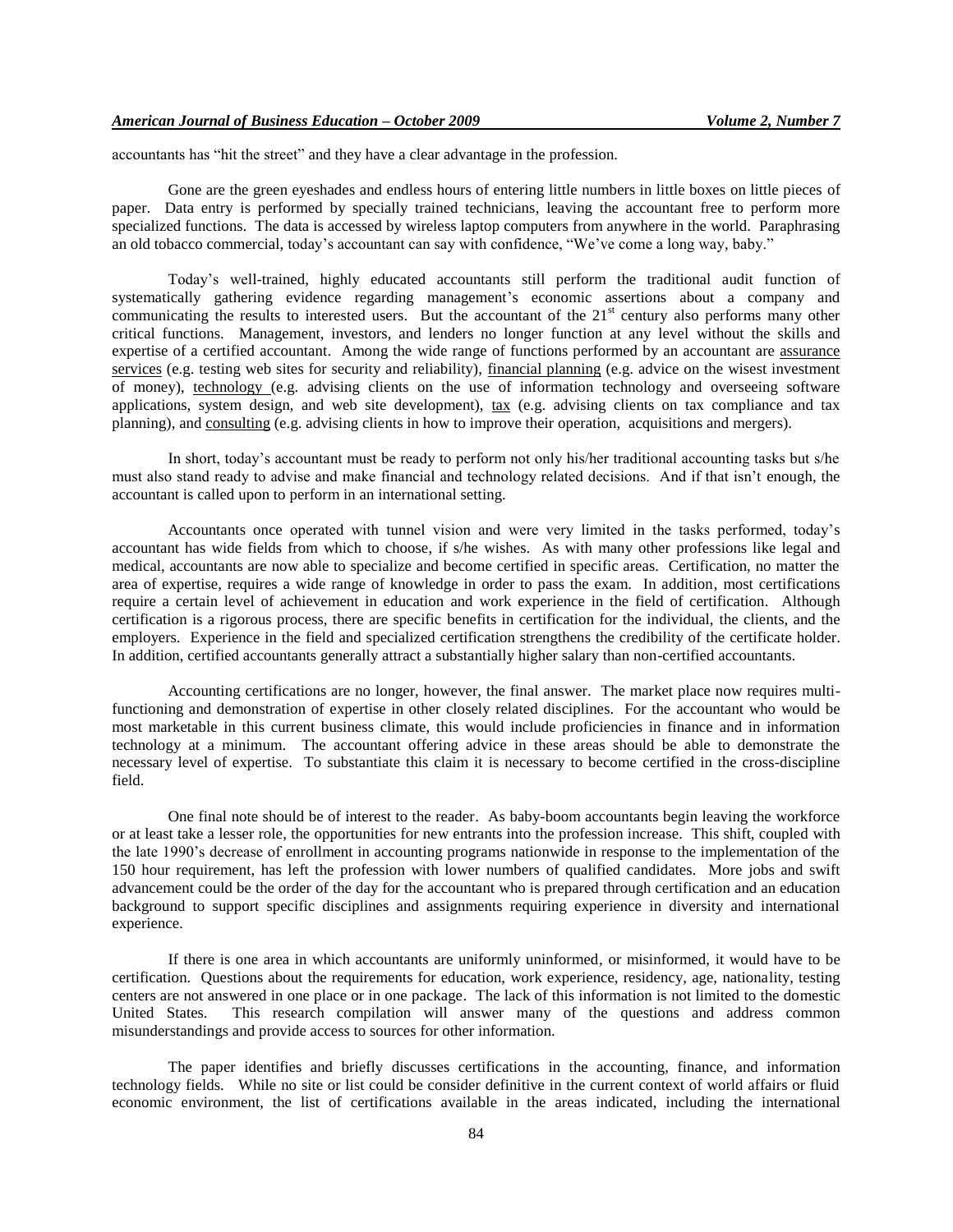certificates are given with the expectation that it will assist in making career decisions concerning certification. Web addresses are provided for the interested reader to access for more specific information.

#### **AMERICAN ACCOUNTING CERTIFICATIONS**

#### **The Certified Public Accountant**

The CPA certification is recognized worldwide for its prestige because of the process and the strict educational and testing requirements. This certification is supported and administered by the American Institute of Certified Public Accountants (AICPA), which dates back to 1887 with the formation of the American Association of Public Accountants (AAPA). See also: *Certified Public Accountant (CPA) (www.aicpa.org)*. Although CPAs have been known stero- typically for the preparation of taxes and performance of audits, they are educated and certified to provide the information for all business and personal financial decisions. For example, the new breed of CPAs can devise accounting information systems for businesses, prepare tax returns, conduct financial audits of operations, perform performance reviews of employee best practices, provide financial data, interpret results, draft contingence plans for operations management and other decision making tools. To become certified in public accountancy, requirement for education, examination, and experience are specific.

The education requirement is, and will continue to be, the subject of much discussion within the accounting profession. It consists, in most jurisdictions, of a baccalaureate degree or its equivalent at a minimum. By the year 2009, all but seven states, California, Colorado, Delaware, Minnesota, New Hampshire, Pennsylvania, and Vermont, will require 150 hours of educational credits in order to sit for the CPA exam. Several of these require a masters' degree while others only specify that the applicant have 150 semester credit hours on transcript. In theory, the additional college hours would appear to be of benefit to both the candidate and the accounting profession, but most states do not proscribe the additional transcript hours to the accounting or a field related to accounting, thus raising questions about the real benefit of the additional hours. This hour requirement should be self-selected and channeled by the student with the hours going to a specific expertise development. The experience requirement is as varied among the states as is the education requirement. It ranges from zero to six years or more depending on the state and the extent of the candidate's education. Because of the variation in education and experience requirements among the states, anyone interested in becoming certified as a CPA should first contact the state board of accountancy in the state in which they plan to sit TABLE I lists web addresses by state or jurisdiction *(see appendix)*. The board will provide the candidate with an exam application, directions pertaining to the exam, the regulations, and the board's rules.

The format of the CPA exam has recently changed to a computer based test consisting of four sections:

- 1. Auditing and Attestation /4½ hours
- 2. Financial Accounting and Reporting/ 4 hours
- 3. Regulation /3 hours
- 4. Business Environment and Concepts/ 2½ hours

Each section contains several "testlets" of approximately 25 multiple choice questions each. With the exception of Business Environment and Concepts, testlets are followed by one or more "simulation" questions which may require computer based research to answer.

CPAs must continue to select opportunities for professional growth and develop their knowledge of the changing accounting issues. Continuing professional education (CPE) is, therefore, required by most states after certification. State boards mandate as much as 40 hours of CPE each year. Again, because of the differences among states and jurisdictions, those interested should contact their state board for the details for that individual state. This is a question that the student must ask for the state.

With the prestige and integrity of the CPA designation, many employment opportunities exist for those achieving certification. Certified Public Accounting firms vary from small, local firms to the Big Four accounting firms and many international firms, all eager to hire a well prepared CPA to work for them. The CPA can be found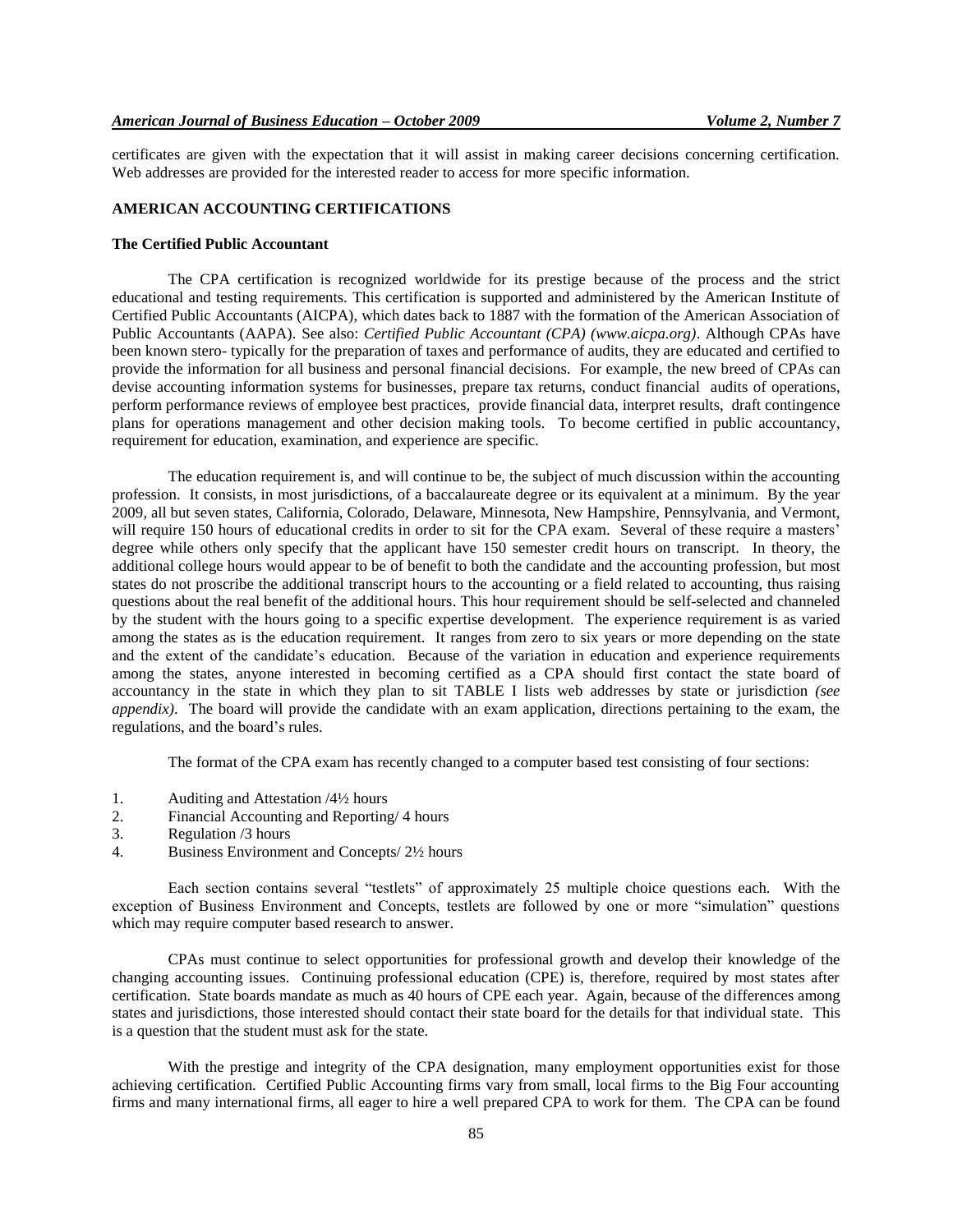in almost any area of the United States and around the world. Positions for CPAs are available in almost any imaginable employment situation. Government at all levels from municipal entities to the federal government offer many opportunities for the CPA interested in governmental accounting. Perhaps the largest numbers of CPAs are in private practice that is they have their own small firm or they are part of a larger firm, serving clients, large and small, around the globe.

#### **The Certified Management Accountant**

CMAs are individuals who have demonstrated expertise which is crucial to the managerial decision-making process. See also: *Certified Management Accountant (CMA) [\(www.imanet.org\)](http://www.imanet.org/)*. This certification provides evidence of the candidate's knowledge and skills which are necessary to be an effective and influential participant of management teams. Employers worldwide seek new CPA employees who are CMAs and encourage current employees to attain their certification. The CMA certification was first offered in 1972 and is supported by the Institute of Management Accountants (IMA). An affiliate of the IMA is the Institute of Certified Management Accountants (ICMA). The ICMA is responsible for preparing and grading the certification exam. The IMA consists of approximately 82,000 members and serves as the world's "largest management accounting association."

CMAs must meet a set of requirements to become certified. These include the following:

- Apply for admission to ICMA and register to take the CMA examination
- Belong to the Institute of Management Accountants
- Graduate with a baccalaureate degree or its equivalent
- Pass the four sections of the CMA examination within a period of three years
- Fulfill the professional experience requirement: complete two consecutive years in a management accounting position employing management accounting principles with line decision authority
- Adhere to the Standards of Ethical Conduct
- $\bullet$

The CMA exam is computer-based. Three of the four parts of the exam are entirely multiple-choice. The fourth is entirely written responses and problems. The four parts of the exam are the following:

- 1. Business Analysis/ 3 hours, 110 multiple choice questions
- 2. Management Accounting and Reporting/ 4 hours, 140 multiple choice questions
- 3. Strategic Management/ 3 hours, 110 multiple choice questions and
- 4. Business Applications/ 3 hours, 3-7 written response essays and problems

A candidate should note that the Business Analysis may be waived under certain conditions. If the applicant is already certified, s/he should check the web site for a list of qualifying exemptions. In the United States, these sites include the CPA, CFA, and CIA certificates. Others include certain Chartered Accountants and CPAs received from Hong Kong, Japan, People's Republic of China, and Taiwan.

To remain certified as a CMA, three requirements must be met. The first is to continue to adhere to the Standards of Ethical Conduct. The second is a continuing education requirement of at least 30 annual hours after passing the exam. The third requirement is to continue to be a member of the IMA. All of these requirements must be met in order to remain certified as a CMA.

Because of the knowledge required of CMAs, job opportunities are open at all levels of business in all areas of the world. With businesses and markets expanding throughout the world, CMAs have unlimited opportunities to find the ultimate career position.

#### **Certified Internal Auditor**

Certification in internal auditing might be appropriate for a career as an auditor in a corporation or government entity. See also: *Certified Internal Auditor (CIA) [\(www.iia.org\)](http://www.iia.org/)*. Internationally, this is the only certification for internal auditors. The responsibilities of a CIA include mastery in identifying risks, examining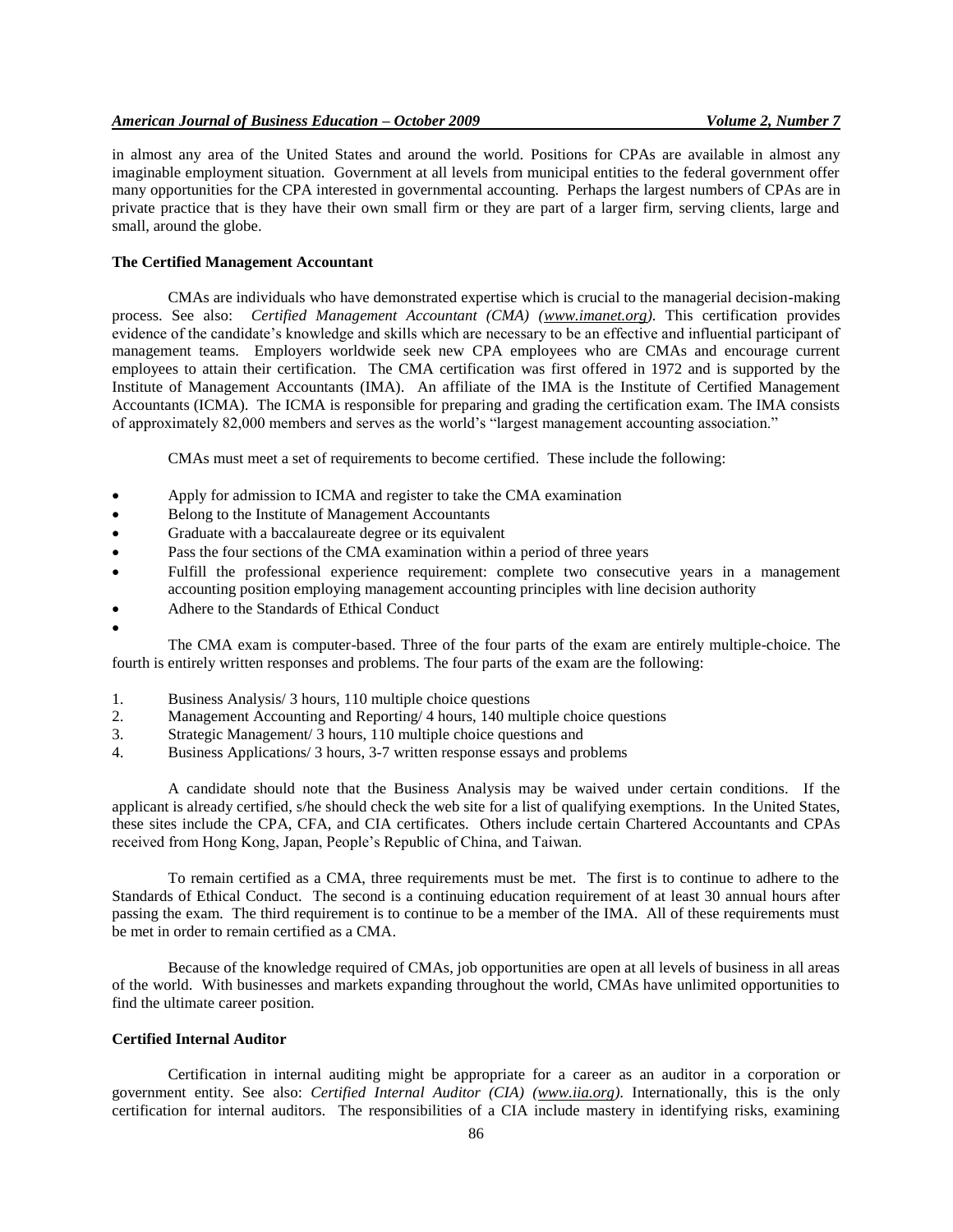alternative solutions, and suggesting the most appropriate solution to control those risks. The Institute of Internal Auditors, Inc. (IIA) first established the CIA certification in 1974.

The five requirements to obtain and maintain a certification in internal auditing are the following:

- 1. Understand the IIS's *Standards for the Professional Practice of Internal Auditing*
- 2. Graduate with a diploma from a recognized institution of higher learning or equivalent
- 3. Score 75 percent or higher on all sections of the CIA exam
- 4. Receive two years of experience in the field of internal auditing or equivalent
- 5. Meet the continuing professional development requirements

The CIA exam, like the CPA exam, is a rigorous two day assessment and the test focuses on the internal audit process with concentration in the following four areas:

Part I: The Internal Audit Activity's Role in Governance, Risk, and Control Part II: Conducting the Internal Audit Engagement Part III: Business Analysis and Information Technology, and Part IV: Business Management Skills

The IIA offers professional recognition credit for Part IV to applicants who hold other professional certifications. The credit is for a wide array of certificates from around the world. For a complete list of eligible certificates, interested parties should visit the IIA web page.

The IIA also offers specialty certification for current holders of the CIA certificate. These include the following:

- Certification in Control Self-Assessment (CCSA),
- Certified Government Auditing Professional (CGAP), and
- Certified Financial Services Auditor (CFSA).

To remain certified, 80 hours of Continuing Professional Development (CPD) must be completed and reported every two years by practicing CIAs. This requirement maintains skills and knowledge as well as topical currency in field.

As with other certifications, a Certified Internal Auditor is knowledgeable in all areas of business. For this reason, businesses worldwide have need for CIAs and provide them with an opportunity to work closely with top management to better serve the needs of all types of enterprises.

## **Certified Fraud Examiner (CFE)**

For those who might seek a more exciting work assignment, a CFE certificate might be more appealing. See also: *Certified Fraud Examine (CFE) [\(www.cfenet.com\)](http://www.cfenet.com/)*. CFEs specialize in detecting and preventing fraud in various areas of business. Responsibilities of a CFE include resolving cases involving fraud, gathering evidence, obtaining statements and filling out reports, giving court testimony to findings, and aiding authorities in the detection and prevention of fraud. A fraud auditor is trained not only in the detection of fraud, but also the situations which permit fraud to occur. A CFE examines the company's information system to determine ways it is compromised and analyzes the internal controls for transactions completed off-line. The Association of Certified Fraud Examiners (ACFE) is one of the newer organizations in the international accounting community, but it has made great strides in a short time.

The association currently has in excess of 36,000 members, domestic and international. The membership is comprised of various professionals including attorneys, educators, auditors, fraud investigators, accountants, and loss prevention specialists. In the early years of the 21<sup>st</sup> century, Enron, WorldCom, Global Crossing, Adelphia, and other major companies suffered significant losses due to perpetrators of fraud. These events only served to highlight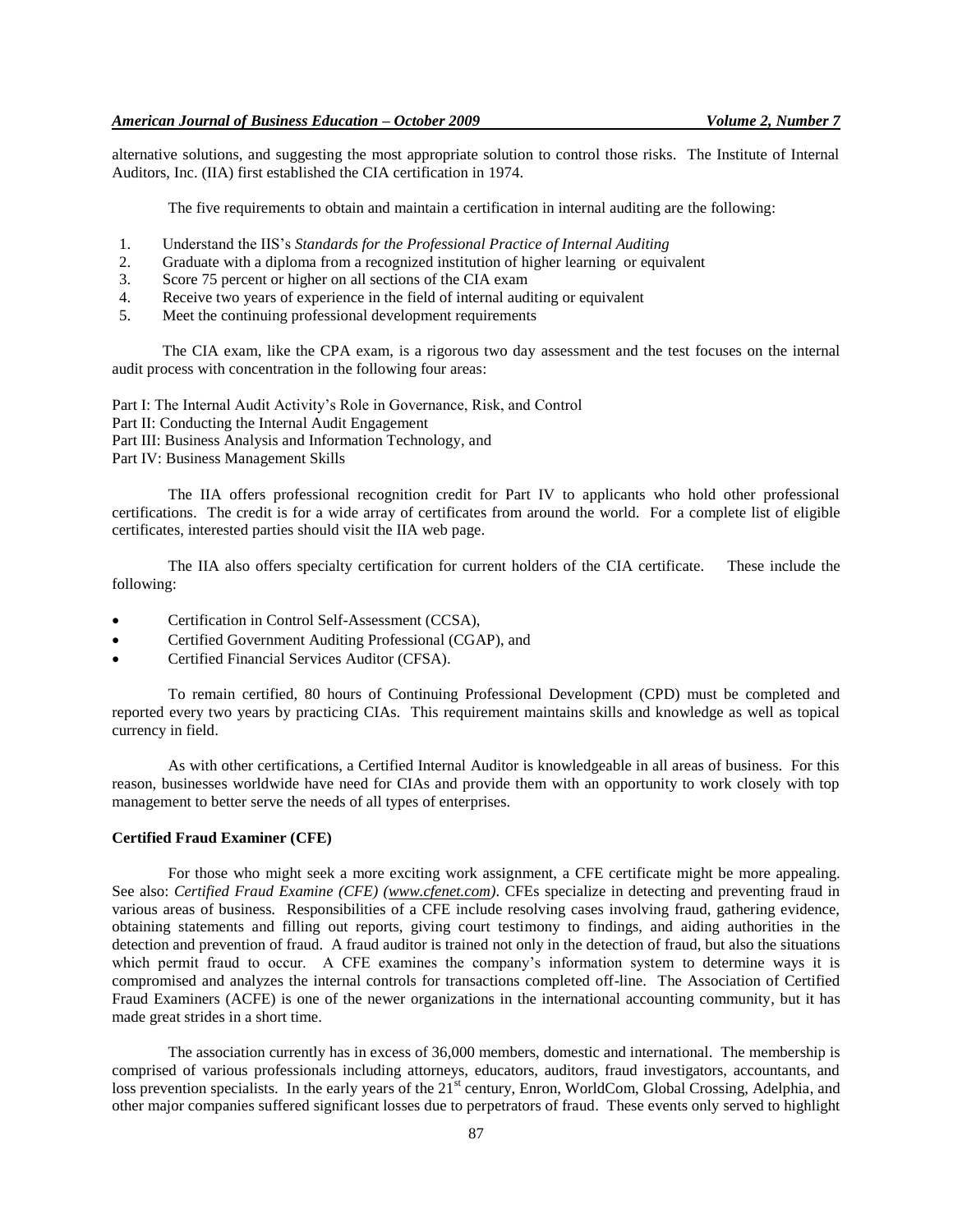the need for development of expertise in the area of fraud prevention. The ACFE serves this new area of accounting.

Requirements for a CFE certification are the following:

- 1. Bachelor's degree (or equivalent) from a "recognized institution of higher learning." Part of the education requirement can be waived based on proof of experience in identified fields including:
	- a. Accounting and auditing
	- b. Criminology and sociology
	- c. Fraud investigation
	- d. Loss prevention, and Law
- 2. Professional experience of two years in a related field
- 3. Successful completion of the CFE examination

Candidates complete their exam on a computer diskette which is sent to National Headquarters for grading. The integrity of the exam is guarded closely through control of the content and timing of each exam. No two exams are alike. The exam covers the following:

- 1. Criminology and ethics/ 2.6 hours, 125 questions
- 2. Financial transactions/ 2.6 hours, 125 questions
- 3. Fraud investigation/ 2.6 hours, 125 questions
- 4. Legal elements of fraud/ 2.6 hours, 125 questions

The ACFE specifies that to maintain certification, CFEs must complete Continuing Professional Education (CPE) requirements of 20 hours per year, or an accumulation of 60 hours over a three year period. Fifty percent of the CPEs must be directly related to detecting and preventing fraud.

Job opportunities for CFEs cover a wide range of careers including tax service and general accounting, personal financial planning, litigation support, technology solutions, estate administration, estate planning, construction industry, medical practices, forensic/fraud accounting, and business valuation.

## **Certified Forensic Accountant**

Multi-disciplinary in its scope, the ACFEI actively promotes the dissemination of forensic information. The association's purpose is the continued advancement of forensic examination and consultation across the many professional fields of their membership. See also: Certified Forensic Accountant (CrFA) (www.acfei.com) **ACFEI** has elevated standards through education and training. The forensic accountant is only one of the professions under the umbrella of the ACFEI.

Forensic accountants use a blend of education and experience to apply accounting, auditing, and investigative skills to uncover evidence of fact, form legal opinions, and assist in investigations. They may be involved in litigation support, providing assistance on a given case, primarily related to the calculation or estimation of economic damages and related issues, and in investigative accounting or looking into illegal activities.

Forensic accountants work with financial institutions, attorneys, courts, including bankruptcy, and companies seeking assistance in their internal control efforts as well as proactive fraud investigations. Forensic accountants have a world of professional opportunities open to them as a result of their unique specialized training and skills.

The CrFA program may be unique in that it requires participants to be a Certified Public Accountant. Beyond the CPA prerequisite, the only other requirement is that applicants pass the CrFA exam. There are several ways to prepare for the test including self-study using materials and texts recommended by the ACFEI, but perhaps the most common method is to attend a review course conducted by the organization at one of its regional or national meetings. The review covers the following: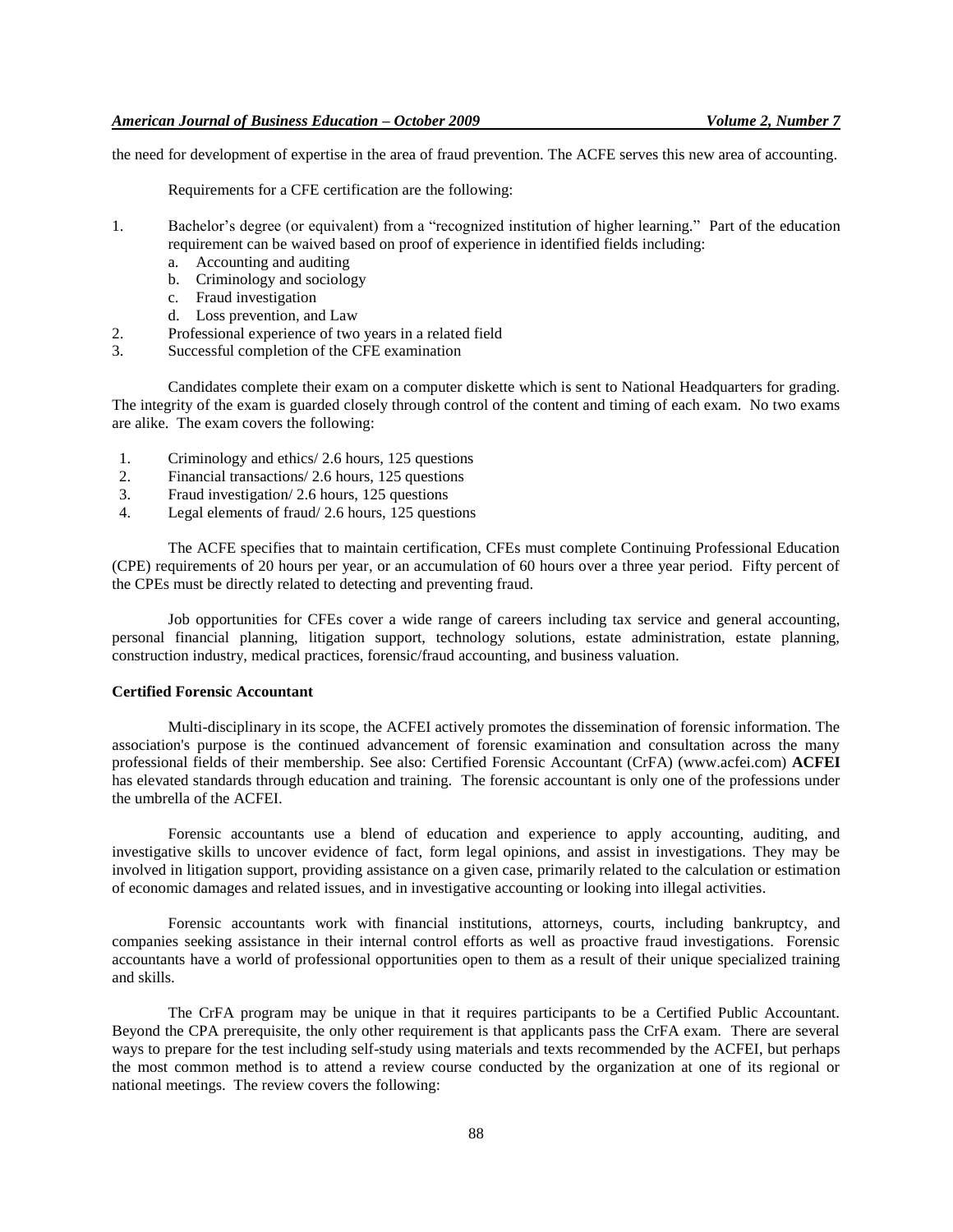The basics of forensic accounting including, judicial procedures and the gathering of evidence

- The engagement covering litigation-consulting and testifying
- Fraud
- Valuation
- Additional services: analysis of damages, accountant liability, tax failure and consulting failure

The multiple choice exam is usually given the day following the review course at the same location. Because of its requirement of a pre-existing CPA designation, the CrFA could be considered a specialty area to be added to the CPA.

The CrFA requires continuing education (CE) each year. This can be accomplished in a number of ways including mini tests in the *Forensic Examiner* journal and attending seminars at the regional and national conferences.

## **Across Discipline Certifications**

As was indicated above, the highly trained, well prepared accountant of the  $21<sup>st</sup>$  century should be crossdiscipline knowledgeable and certified. Upon graduation, most students have a minor in a discipline other than accounting and the second discipline is often in finance or information technology. Additional hours may often be required to pass the test for certification. These additional requirements should be at a minimum. Cross certification may often cost, however, many employers will pay for this additional education. The cross discipline certification will provide economic benefits in almost every case. Cross discipline certificates that would enhance the credentials of the well prepared accountant are the following:

#### *Certified Information Systems Auditor (CISA) [\(www.isaca.org\)](http://www.isaca.org/)*

The Information Systems Audit and Control Association (ISACA) have sponsored the Certified Information Systems Auditor (CISA) program since 1978. CISA is the globally accepted standard of achievement among information systems audit control and security professionals. Possessing the CISA designation demonstrates proficiency and is the basis for measurement in the profession.

To achieve the CISA certification an applicant must:

- Complete the CISA exam
- Adhere to the ISACA Code of Professional Ethics
- Submit verified evidence of a minimum of five years of professional IS audit, control, assurance and security work experience. Under certain circumstances substitution and waivers of such experience may be obtained.

The CISA exam, consisting of 200 multiple-choice questions and is given twice a year in June and December in designated locations. Content areas are the following:

- Information Systems Audit Process
- Information Technology Governance
- Systems and Infrastructure Lifecycle Management
- Information Technology Service Delivery and Support
- Protection of Information Assets
- Business Continuity and Disaster Recovery

Study guides, review manuals, and review courses are available through ISACA and local ISACA chapters.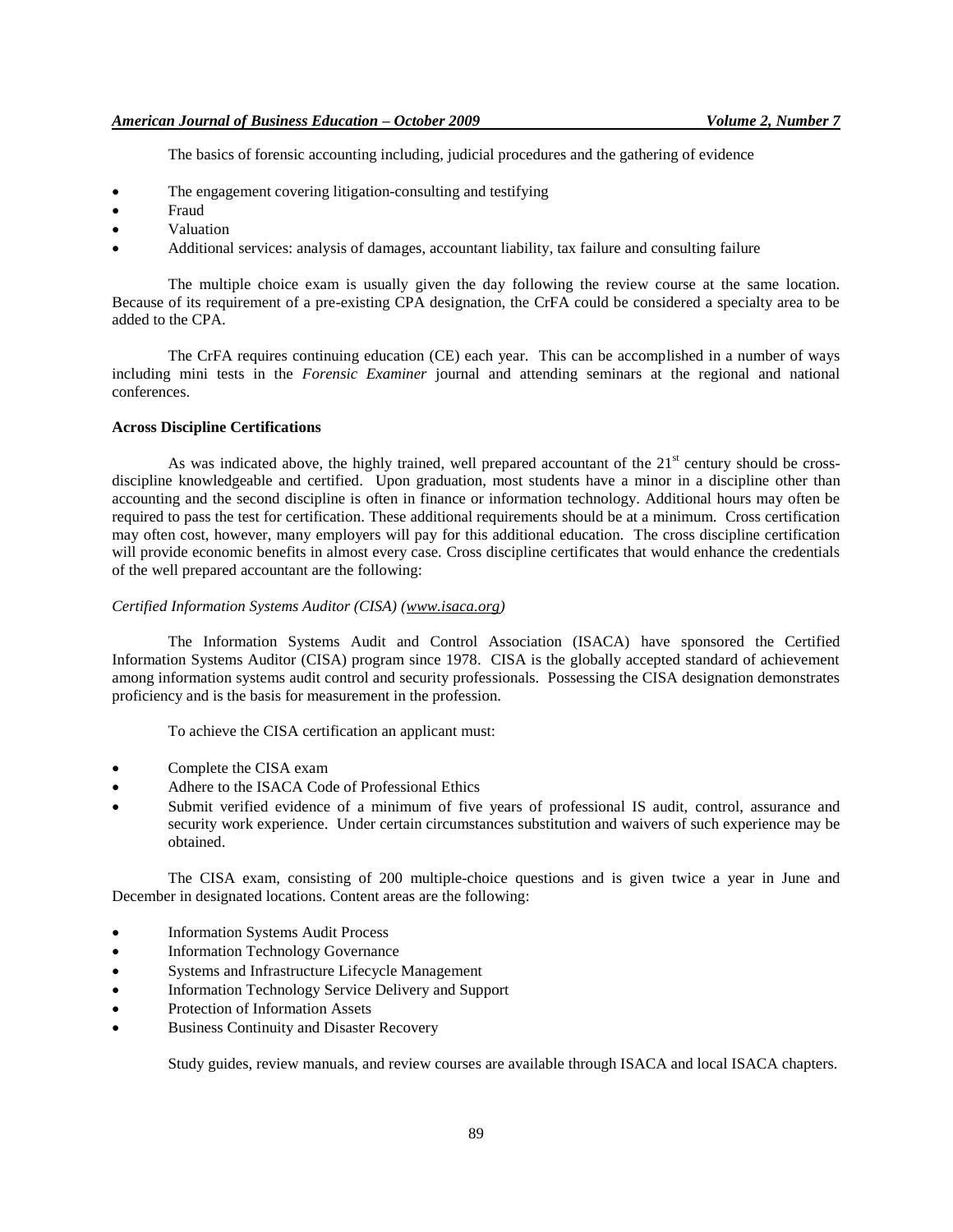## *Chartered Financial Analyst (CFA) [\(www.cfainstitute.org\)](http://www.cfainstitute.org/)*

The CFA Institute comprises more than 83,000 individual members and 134 member societies around the globe. Individual members either hold the CFA designation or are active in the investment business.

The CFA is the credential of choice for finance and investment professionals. It is to them what the CPA or CA is to the global accountant. To become a candidate one must:

- Fulfill the entrance requirements of the following:
	- o Having a U.S. bachelor's (or equivalent) degree, be in the final year of your bachelor's degree program, or have four years of qualified, professional work experience or a combination of work and college experience that totals at least four years.
	- o Meeting the professional conduct admission criteria
	- o Taking the examinations in English.
- Sign-up for the first exam.

The amount of study and materials to be studied is determined by the candidate body of knowledge (CBOK). The CFA Institute believes a candidate should devote a minimum of 250 hours of study to each of the three exams. The exam consists of three "levels." The Level I exam must be passed before proceeding to Level II; Level II must be passed before proceeding to Level III. The exam is given twice each year in June and December in designated locations around the world. The material covered on each of the three exams includes ethical and professional standards, quantitative methods, economics, financial statement analysis, corporate finance, analysis of: equity investments, fixed income investments, and derivatives, and asset valuation. Score results are not released. Only a pass/fail notification is sent to the candidate.

#### *Certified Financial Planner (CFP) [\(www.cfp.net\)](http://www.cfp.net/)*

A CFP is qualified to provide clients with general financial planning services. Many financial planners are also registered as investment advisers or hold insurance or securities licenses that permit them to buy or sell products. Some planners may refer you to more specialized financial advisers to help you implement a financial plan. Many accountants have broadened their activities in recent years into areas outside of the traditional auditing, compilation, tax, etc. and expanded their services into financial planning. With the right education and experience an accountant, can easily qualify for the CFP certificate. This would enable a person to take clients through the financial planning process with the credentials that make him/her credible.

The steps to becoming a Certified Financial Planner are the following:

- 1. Complete the education requirement /currently a Bachelors' degree
- 2. Pass the certification examination
- 3. Meet the experience requirement
- 4. Adhere to the Code of Ethics and Professional Responsibility; pass a background check
- 5. Pay certification dues

The CFP exam consists entirely of multiple-choice questions. Some are of a brief statement of fact or scenario followed by several multiple-questions. The remainder present an extensive case scenario followed by 10- 20 multiple-choice questions covering the scenario presented. Exam locations are scattered across the U.S. The exam is offered in March, July, and November of each year and lasts for 10 hours over 1½ days. Courses of study to prepare for the exam include self-study using materials recommended by the CFP and many university sponsored programs in which you can study on-line or in live classroom sessions.

## *Certified Treasury Professional (CTP) [\(www.afponline.org\)](http://www.afponline.org/)*

The Certified Treasury Professional certificate is administered by the Association for Financial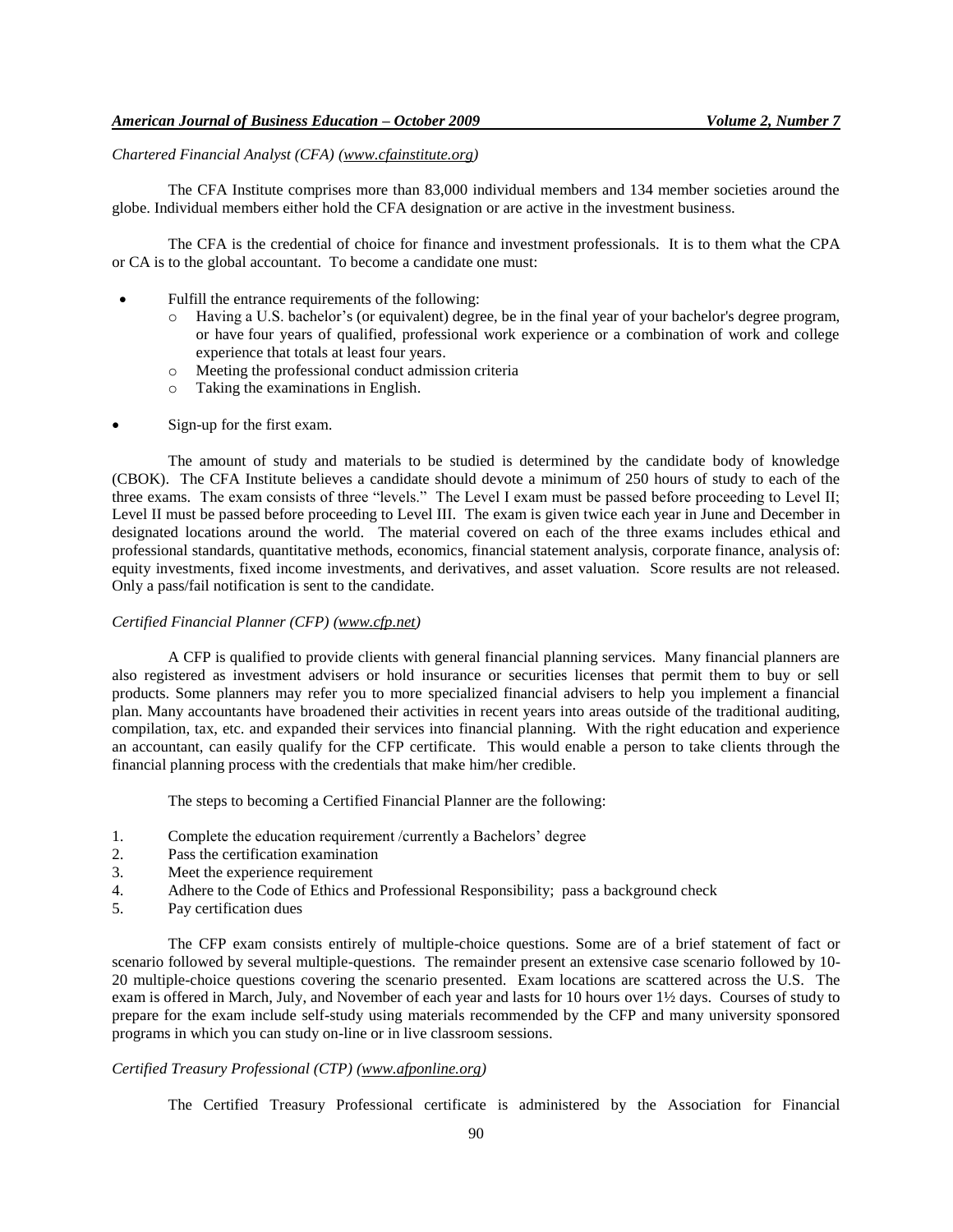#### *American Journal of Business Education – October 2009 Volume 2, Number 7*

Professionals (AFP). Employers, faced with critical staffing decisions, are looking at certification as an added value in prospective employees. The CTP is one choice toward achieving that added value.

The CTP exam is computer based and is administered through a commercial testing center at locations across the U.S. There are two examination windows each year: December/January and June/July. Preparation for the exam is based on *Essentials of Treasury Management,* a publication of the AFP, which covers a wide array of finance, accounting, economics, and treasury management topics. The topics covered in the exam include:

- Role of Treasury Management
- Treasury Organizational Structure
- Financial Environment
- Financial Accounting
- Financial Planning and Analysis
- Philosophy of Working Capital
- Working Capital Tools
- Payment Systems
- Cash Positioning
- Liquidity Management
- Treasury Systems and Information Management
- Electronic Commerce
- Sources of Capital and Leasing
- Capital Structure and Dividend Policy
- Global Treasury Environment
- Global Treasury Organization and Liquidity Management
- Financial Risk Management
- Enterprise Risk Management
- Corporate Governance and Ethics
- Pension Fund Management
- Relationship Management

The CTP exam is entirely multiple-choice and contains 170 questions. Study and preparation may be with a live instructor-led, on-line instructor-led or self-directed format.

#### **Global Certifications**

The world is getting smaller! How many times have you heard that statement? Well, it is – in a virtual sense anyway. One additional tool the well-equipped accountant can place in his/her briefcase is an international certification. The selection for the international certification will depend on where s/he plans to practice. The American CPA is widely recognized and accepted around the world. But there are, inevitably, times when a certificate from the country in which the accountant is practicing adds value to the accountant's repertoire. TABLE II is a listing of some of the certifications available in countries outside the United States *(see appendix)*. The list is not intended to be exhaustive, but provides a snapshot of the diversity of accounting certifications. The serious accountant intent on building an impressive set of credentials should check for available options in the country in which s/he intends to practice.

#### *Chartered Accountant (CA) [\(www.icaew.co.uk\)](http://www.icaew.co.uk/)*

With more than 127,000 members, the Institute of Chartered Accountants in England and Wales (ICAEW) is the largest accountancy body for chartered accountants and auditors in the United Kingdom. There is no legal requirement for an accountant to be a paid-up member of the ICAEW. To be admitted to membership applicants must normally complete a period of relevant work experience and pass a series of examinations. The work experience lasts for three to five years and must be with an employer approved by the Institute. If an individual describes themselves as a "chartered accountant" they must be a member of the ICAEW or a recognized overseas equivalent. If they are in practice, they must comply with additional regulations pertaining to insurance and inspections.

Requirements for achieving the Chartered Accountant certificate are vague but generally relate to experience with an approved employer and a two-stage testing process. Information from the ICAEW is silent concerning educational requirements. The Mutual Recognition Directive of the EU permits EEA and Swiss nationals holding a professional qualification in their country to become a member of the equivalent body in another member state if they pass an aptitude test covering local tax and company law.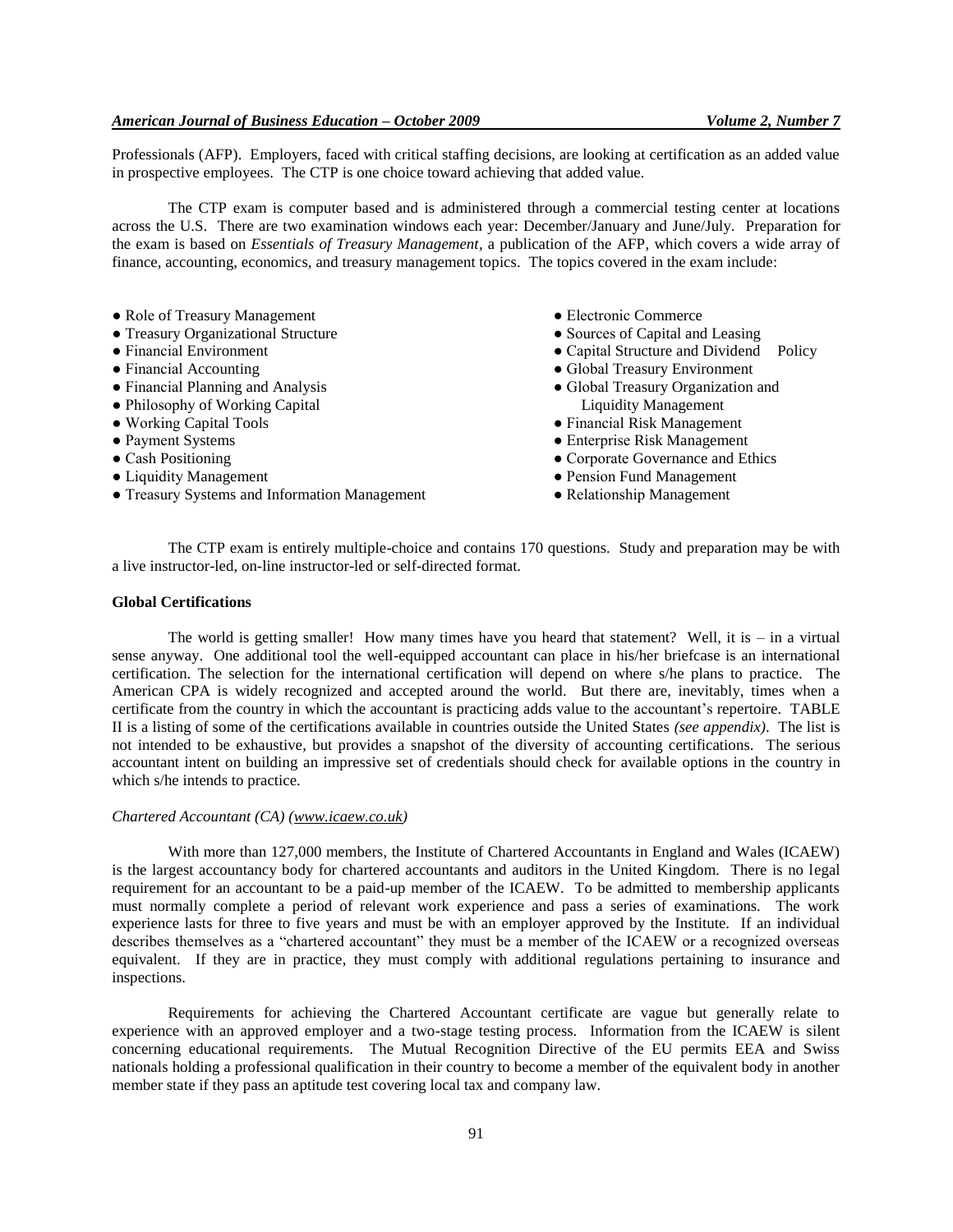## *American Journal of Business Education – October 2009 Volume 2, Number 7*

As shown in TABLE II, the CA is available in at least 23 countries around the world. Generally, those offering this certificate correspond to the former British Colonies. The requirements for membership or charter status have evolved differently in each country since they were granted independence. Interested practitioners should check the regulations for the country of interest.

#### *Certified General Accountant (CGA) [\(www.thinkcga.org\)](http://www.thinkcga.org/)*

Certified General Accountants (CGA) is professional accountants and is members of the Certified General Accountants Association of Canada. The association was formed in 1908 and currently has over 41,000 certified members. The CGA program of professional studies is offered in Canada, Bermuda, several Caribbean countries, and in a number of universities in China and Hong Kong. CGAs work in public practice firms, government, industry, commerce, and the non-profit sector. CGAs are authorized to conduct audits in every province and territory in Canada except Quebec.

Certification as a CGA requires the following:

- Education varies depending on the program the student enters
- Practical work experience generally about 3 years
- Course requirements varies but, at a minimum, must include the CGAs PACE level examinations

## *Association of Chartered Certified Accountants (ACCA) [\(www.acca-business.org\)](http://www.acca-business.org/)*

The Association of Chartered Certified Accountants (ACCA) is a British professional accounting body with a global presence that offers the Chartered Certified Accountant (CCA) qualification worldwide. It is one of the largest professional organizations of accountants in the world. Following an extensive and detailed study, ACCA has announced a new professional qualification which is to begin in December 2007. The new scheme requires 14 professional exams. Up to nine of the exams can be waived depending on educational level and prior certifications of the applicant. Subjects examined include financial accounting, management accounting, auditing, taxation, company law, financial management, management information systems and strategic management.

## **Additional Certifications**

When one examines the list of certifications currently available, it is seemingly infinite. New ones continue to appear on a regular basis. They cover every conceivable aspect of accounting, finance, information technology and other areas of study. It seems that someone, somewhere, is always seeking a new niche. With the expansion of the European Union and the awakening of the newly independent countries of the former Soviet Union, the list is sure to continue to grow as these countries seek to develop their own certified experts. Interested accounting practitioners should engage in a web search to find certifications available by area of expertise and geographic locale.

## **SUMMARY**

The need for, and rise of, the multinational accountant should be no surprise in this age of globalism. Today's job market for accountants is moving rapidly toward internationalization. Developing companies in developing countries seek knowledgeable accountants who have proven their international expertise. A college degree may no longer be enough. Increasingly, employers also want individuals who have a valid and reliable means of representing their professional and practical expertise. Certification is one answer to the escalating expectations of proficiency.

The requirements for achieving certification are as varied as the certifications themselves. On the upper end of the scale, perhaps, is the highly regarded and highly sought American CPA. The minimum education, in most instances, is the equivalent of a master's degree. The rigorous two-day exam leaves many an aspiring accountant lying in its wake. Only a relatively small percentage of those who take the exam ever achieve certification. According to the Winter/Spring 2006 publication of "The Uniform CPA Examination Alert" published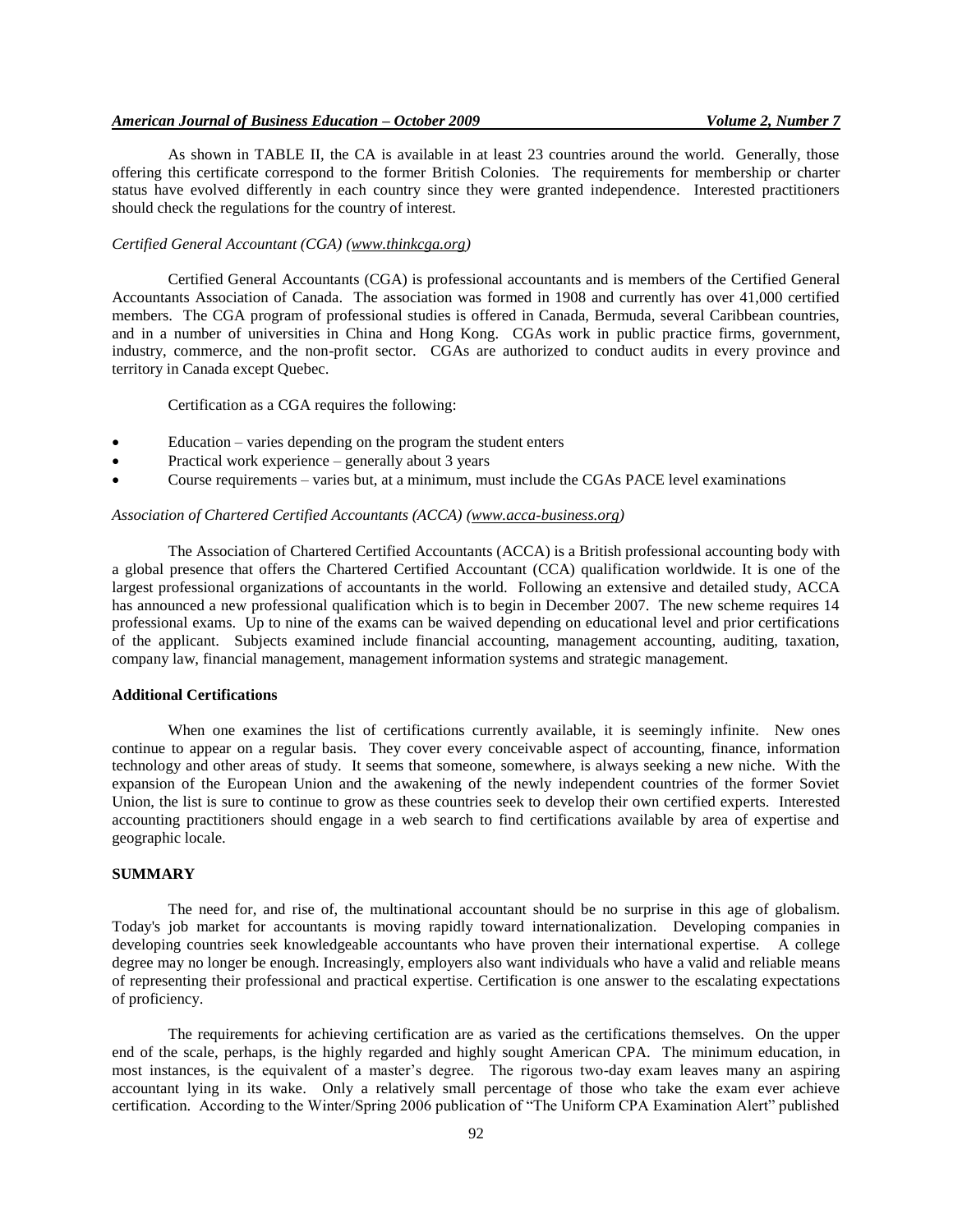by the AICPA, the percentages of candidate who passed each section of the Uniform CPA Examination from April 2004 until the end of 2005 are as follows:

| <b>Section</b><br>2004 | Jan/Feb<br>2004 | April/May<br>2004 | July/Aug<br>2004 | Oct/Nov<br>2004 | <b>Cumulative</b> |
|------------------------|-----------------|-------------------|------------------|-----------------|-------------------|
| <b>AUDIT</b>           | N/A             | 48.42%            | 42.99%           | 38.53%          | 42.54%            |
| <b>BEC</b>             | N/A             | 44.12%            | 44.6 6%          | 44.76%          | 44.61%            |
| <b>FAR</b>             | N/A             | 46.60%            | 43.74%           | 38.10%          | 42.09%            |
| <b>REG</b>             | N/A             | 47.47%            | 42.32%           | 35.06%          | 40.67%            |
|                        |                 |                   |                  |                 |                   |
| <b>Section</b>         | Jan/Feb         | April/May         | July/Aug         | Oct/Nov         |                   |
| 2005                   | 2005            | 2005              | 2005             | 2005            | <b>Cumulative</b> |
| <b>AUDIT</b>           | 39.62%          | 46.15%            | 44.92%           | 42.94%          | 43.62%            |
| <b>BEC</b>             | 43.19%          | 42.70%            | 48.57%           | 41.82%          | 44.16%            |
| <b>FAR</b>             | 36.44%          | 43.68%            | 48.05%           | 42.17%          | 43.11%            |

At the other end of the scale are those certifications that are, at best, a fraud. Some are like the "mailorder" PhD. Fill out a short form asking for personal information and mail it and a check or money order to . . . the emphasis here would be on "check or money order." In most instances employers recognize this type of certification for what it is, a sham, and treat its holder with the "respect" the certificate has earned.

Between the two extremes lie many legitimate certifications that lend prestige and value to the holder. The western trained accountant should recognize that top intellectual capital is available to local entrepreneurs wherever he or she may be. Gone are the days of the western trained accountants' domination of the profession. We should expect intense competition from local talent. The serious accountant, if h/she expects to be able to compete, must build his portfolio of qualifications. S/he should investigate and choose those certifications that lend value to the portfolio for the geographical region in which s/he wishes to work. The ultimate result should be a list of certificates reflecting his/her knowledge and expertise in the field(s) in which s/he practices and in the countries in which s/he works. A discussion on international accounting standards and the shift to different standards which emphasizes the global nature of this industry shows that it is a new era for the accountant and aspirants should begin planning for the certification with knowledge about the process that will prevent lost time and miss-directed study.

## **AUTHOR INFORMATION**

**Dr. Priscilla Berry**, currently an Assistant Professor of Communications in the Davis College of Business at Jacksonville University, has a private communications consulting practice: Berry and Associates, which provides businesses with specialized programs to assist with cultural transformation and leadership development, solving internal and public communication challenges. Dr. Berry is a graduate of the University of Mississippi with degrees in English, Literature, and Humanities. She began her career in academia as a professor of literature and writing, but was recruited by local corporations to work on the development and facilitation of communication systems. Selected Corporate Clients include: Communications Planning Corp, Children's Haven, Americall, LDC, DuPont, Interline (U.S. West), Duval County School Board, CSX, the Jacksonville Symphony, and the Army Corp of Engineers. She was a guest professor for a semester at the University of Caen in France where she lectured to international postgraduates on Doing Business in a Global Economy.

**Dr. David T. Boyd**, CPA, CMA, CFE, CFM, CrFA is in his fourth decade of practicing and teaching accounting and finance nationally and internationally. He has published in numerous national and international journals and presented many refereed papers at conferences around the world. He considers the classroom his second home and is currently a professor of accounting in Almaty Kazakhstan at the Kazakhstan Institute of Management, Economics and Strategic Research.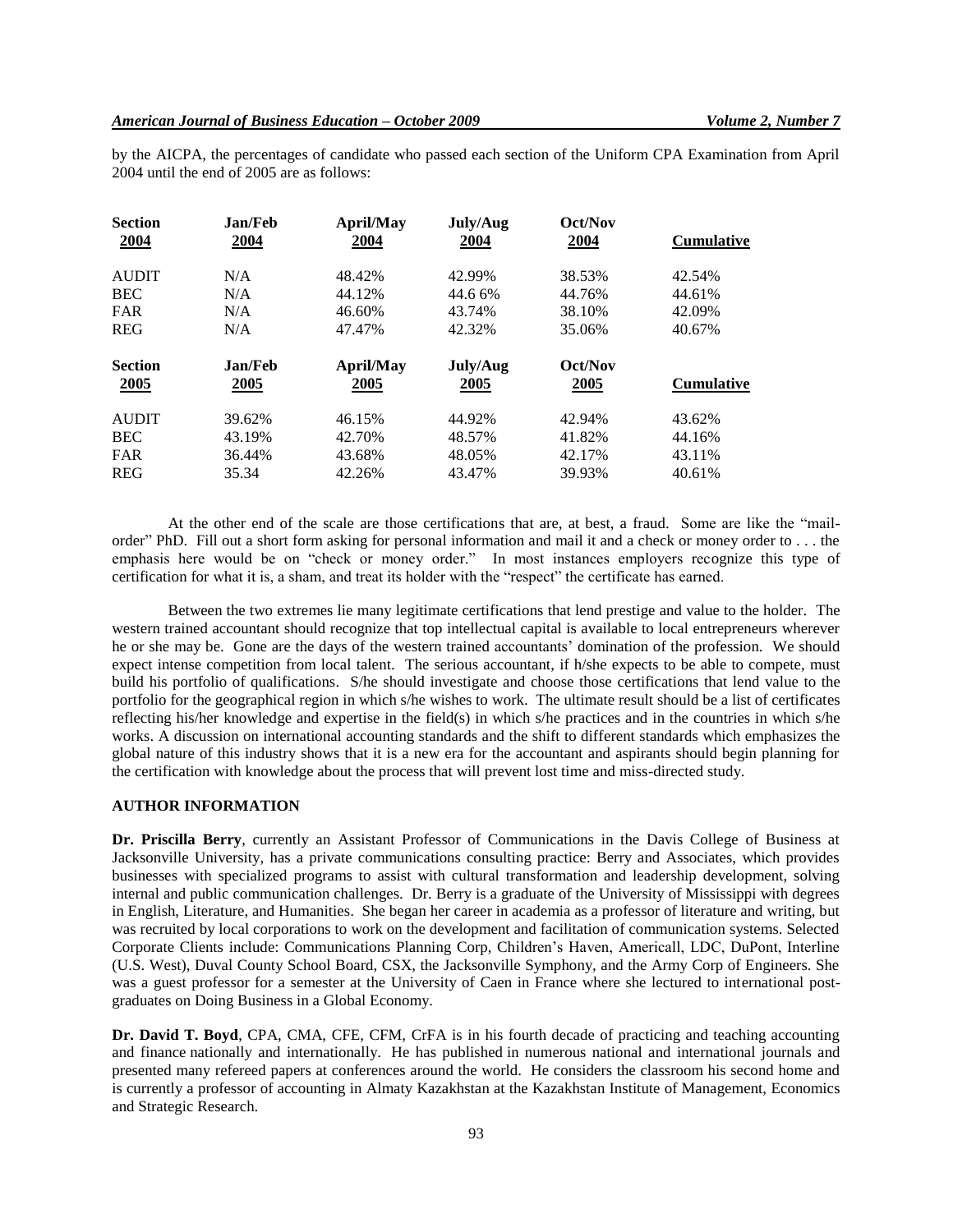**Dr. Sanithia C. Boyd**, CPA, CMA, CFE, CrFA has been teaching and practicing accounting for more than 30 years. She has traveled the globe teaching in the classroom, consulting with companies wherever she happens to be, publishing in journals, and presenting papers at a variety of national and internalional conferences. She is currently a professor of accounting at the Kazakhstan Institute of Management, Economics and Strategic Research in Almaty Kazakhstan.

## **REFERENCES**

- 1. American Institute of Certified Public Accountants. (2009). CPA Exam Requirements. Retrieved June 2009 from<http://www.nasba.org/nasbaweb.nsf/exam>
- 2. Biersktaker, J., Howe, M. & Seol, I. (Nov/Dec, 2005. The Effects of the 150-Credit Hour Requirements for the Certified Public Accountant Exam on the Career Intentions of Women and Minorities. *Journal of Education for Business, 81*(2), 99-105.
- 3. Bradford, T. (April 28, 2007). CPA and CMA Education Requirements: Education Required to be a Certified Public or Management Accountant Retrieved May 2009 from [http://www.](http://www/) Accountingdesignations. suite101.com/article.cfm
- 4. CPA Exam Application Process. (2009). Retrieved June 2009 from [http://www.B](http://www/)us.lsu.edu/academics/accounting/Courses\_Info/CPA\_Requirements
- 5. Gleim Accounting (2008). CPA Requirements and Regulations Instructions by State. Retrieved April 10, 2008 fro[m http://www.gleim.com/accounting/cpa/requirements.](http://www.gleim.com/accounting/cpa/requirements)
- 6. Johnson, G. (February/March 2004). The Uniform CPA Examination Alert. Retrieved May 2009 from [http://www.cpa-exam.org.](http://www.cpa-exam.org/)
- 7. Seda, M., Kramer, B. & Peterson, K. (spring, 2008). The Emergence of Forensic Accounting Programs in Higher Education. *Management Quarterly, 9*(3), 15-24.
- 8. Wood, H. (2008). CPA Eligibility Requirements. Retrieved June 2008 from<http://www.ehow.com/about> cpa-eligibility-requirements.html.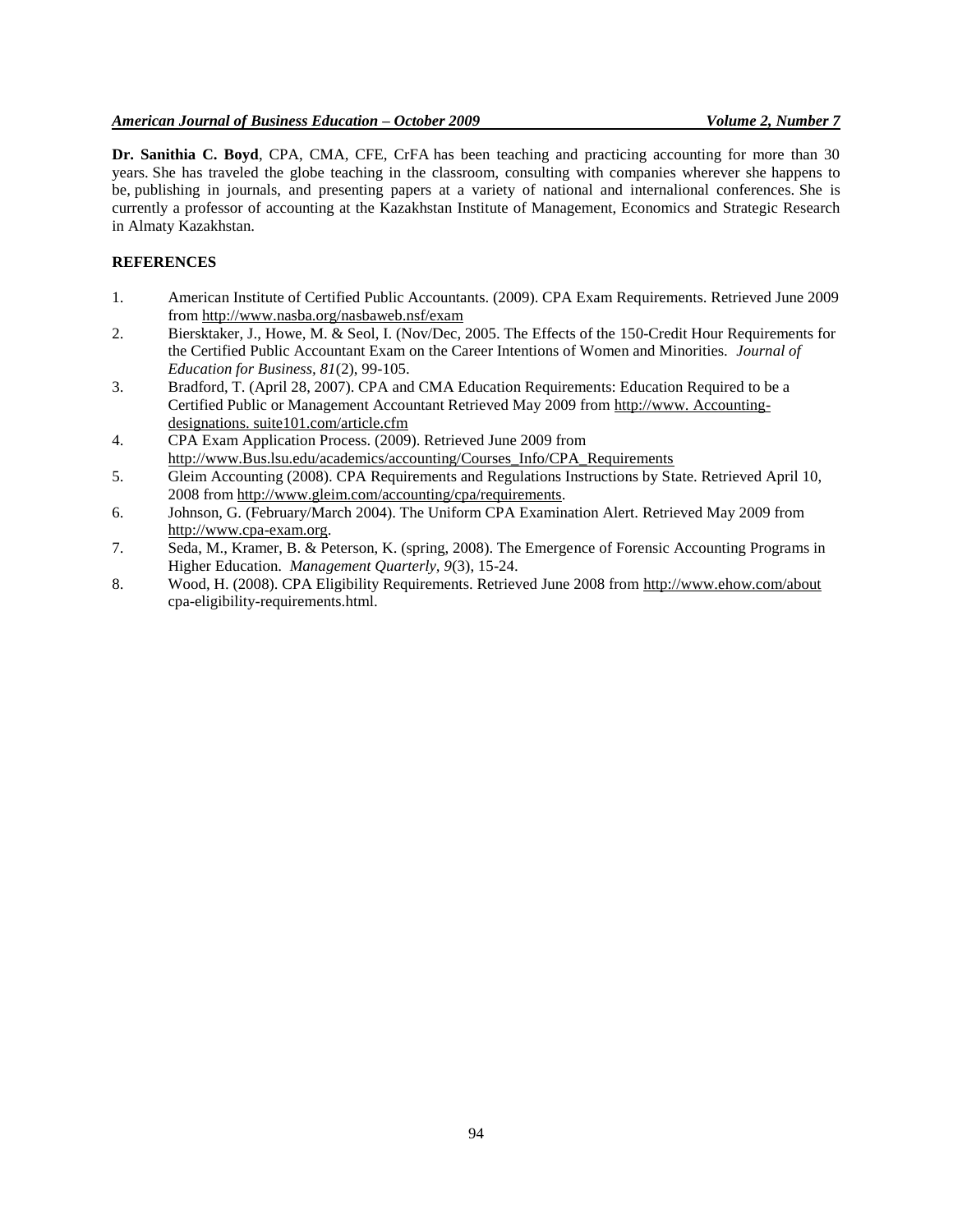# **APPENDIX**

# **Table I: Boards of Accountancy Web Addresses**

| <b>State</b>      | <b>Web Address</b>                                | <b>State</b>            | <b>Web Address</b>                                   |
|-------------------|---------------------------------------------------|-------------------------|------------------------------------------------------|
| Alabama           | www.asbpa.alabama.gov                             | Montana                 | www.publicaccountant.mt.gov                          |
| Alaska            | www.commerce.state.ak.us/occ/pcpa.htm             | Nebraska                | www.nol.org/home/BPA                                 |
| Arizona           | www.azaccountancy.gov                             | Nevada                  | www.nvaccountancy.com                                |
| Arkansas          | www.state.ar.us/asbpa                             | <b>New</b><br>Hampshire | www.nh.gov                                           |
| California        | www.dca.ca.gov/cba                                | New Jersey              | www.state.nj.us/lps/ca/nonmed.htm                    |
| Colorado          | www.dora.state.co.us/accountants                  | <b>New</b>              | www.rld.state.nm.us/b&c/accountanc                   |
|                   |                                                   | Mexico                  | y/index.htm                                          |
| Connecticut       | www.ct.gov/sboa                                   | New York                | www.op.nysed.gov/cpa.htm                             |
| Delaware          | www.dpr.delaware.gov                              | North<br>Carolina       | www.nccpaboard.gov                                   |
| Florida           | www.myflorida.com                                 | North<br>Dakota         | www.state.nd.us/ndsba                                |
| Georgia           | www.sos.state.ga.us/plb/accountancy               | Ohio                    | www.acc.ohio.gov                                     |
| Hawaii            | www.hawaii.gov/dcca/areas/pvl/boards/accountancy  | Oklahoma                | www.oab.state.ok.us                                  |
| Idaho             | www.isba.idaho.gov                                | Oregon                  | Egov.oregon.gov/BOA                                  |
| <b>Illinois</b>   | www.ilboa.org                                     | Pennsylvani<br>a        | www.dos.state.pa.us/account                          |
| Indiana           | www.in.gov/pla/bandc/accountancy                  | Rhode<br>Island         | www.dbr.state.ri.us                                  |
| Iowa              | www.state.ia.us/iacc                              | South<br>Carolina       | www.llr.state.sc.us/POL/Accountanc<br>$\mathbf{Y}$   |
| Kansas            | www.ksboa.org                                     | South<br>Dakota         | www.state.sd.us/dcr/accountancy                      |
| Kentucky          | Cpa.ky.gov                                        | Tennessee               | www.state.tn.us/commerce/boards/tn<br>sba/index.html |
| Louisiana         | www.cpaboard.state.la.us                          | Texas                   | www.tsbpa.state.tx.us                                |
| Maine             | www.maineprofessionalreg.org                      | Utah                    | www.dopl.utah.gov                                    |
| Maryland          | www.dllr.state.md.us/license/occprof/account.html | Vermont                 | www.vtprofessionals.org/opr1/accou<br>ntants         |
| Massachuset<br>ts | www.mass.gov/reg/boards/pa                        | Virginia                | www.boa.virginia.gov                                 |
| Michigan          | www.michigan.gov/accountancy                      | Washington              | www.cpaboard.wa.gov                                  |
| Minnesota         | www.boa.state.mn.us                               | West<br>Virginia        | www.wvboacc.org                                      |
| Mississippi       | www.msbpa.state.ms.us                             | Wisconsin               | drl.wi.gov/index.htm                                 |
| Missouri          | pr.mo.gov/accountancy.asp                         | Wyoming                 | cpaboard.state.wy.us                                 |
|                   | <b>Others</b>                                     |                         |                                                      |
| <b>District</b>   | dcra.dc.gov/dcra/cwp/view,a,1342,q,600568,dcraNav |                         |                                                      |
| of Columbia       | GID, 1696, dcraNav, 33448 .asp                    |                         |                                                      |
| Guam              | www.guamboa.org                                   |                         |                                                      |
| Puerto Rico       | www.estado.gobiemo.pr/contador.htm                |                         |                                                      |
| Virgin<br>Islands | www.dlca.gov.vi                                   |                         |                                                      |